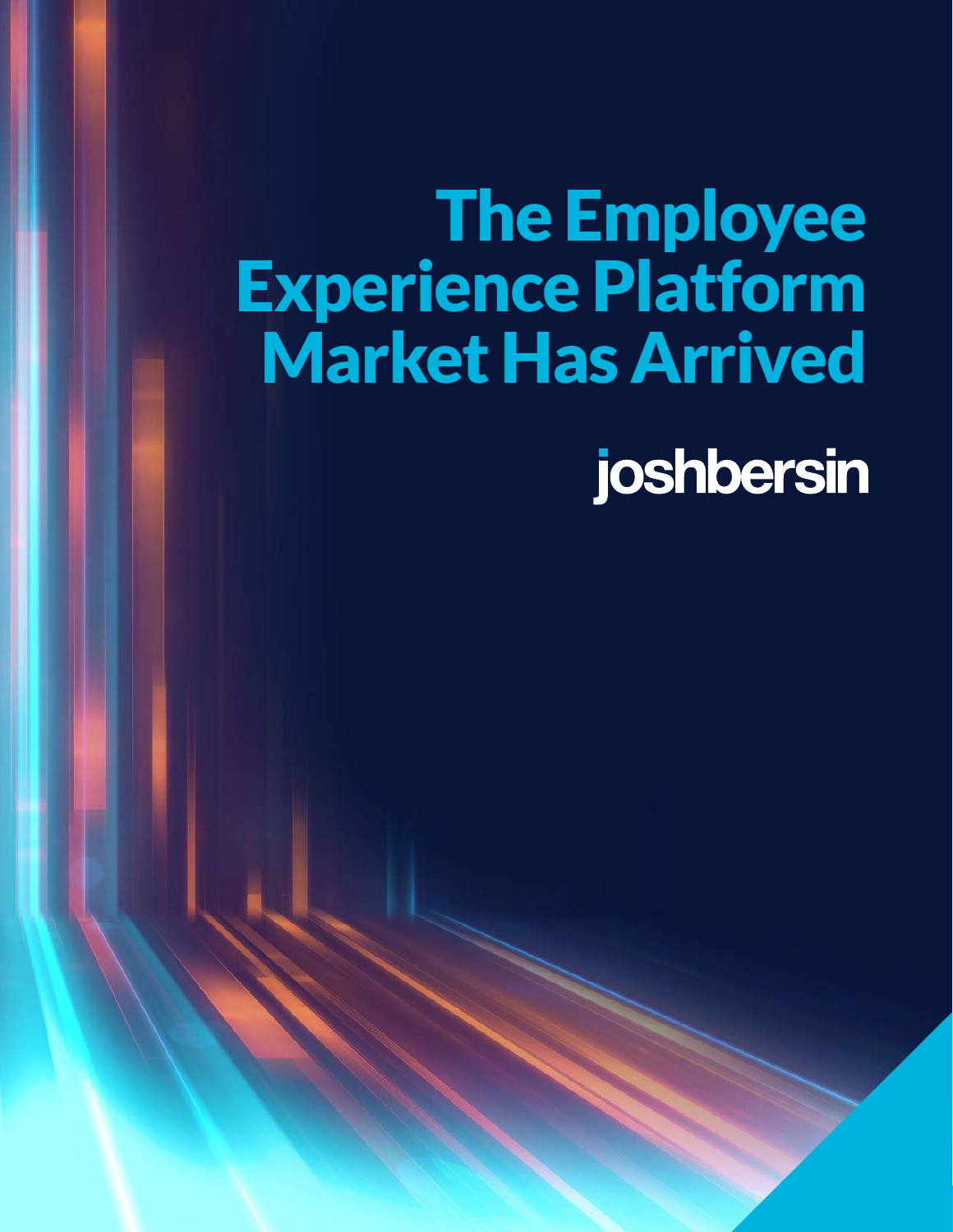# **Introduction**

In this whitepaper, we will discuss the emergence of a new category of HR and workforce productivity software, the employee experience platform (EXP). The EXP provides middleware connectivity, case management, process management, and knowledge management to help companies give their employees a single place to manage work-related tasks, HR requirements, and job transitions. Grown out of the case management and employee portal market, EXPs shield employees from complex and heterogeneous backend systems and give employees a single place to go for a wide range of services. When implemented well, the EXP platform can also enable AI, nudges, mobile apps, and cognitive interfaces to make employees' work lives more productive and engaging.

To understand today's interest in employee experience, let's first examine the problem. Over the last several years, the proliferation of new technologies, coupled with economic growth, have brought complexity to the workdays of most employees. Recent research shows that 27% of workers believe they waste an entire day a week on irrelevant emails and messages<sup>1</sup>; more than 40% of professionals now work over 50 or hours per week, and in the United States, employees are taking 15% less vacation time than they did 20 years ago<sup>2</sup>.

Productivity, the measure of output per hour worked, is only slightly increasing. Despite the proliferation of digital workplace tools, productivity in most developed countries, including the United States, UK, Germany, Japan, and Russia, is barely growing<sup>3</sup> (currently it is at around 2.2%).

Meanwhile, the number of technology systems used by employees is increasing. New research by Sierra Cedar shows that the average number of HR systems of record increased from 8 to 11 this year, creating an even more complex environment for employees<sup>4</sup>. Additionally, on average, companies are using seven different tools for messaging,

- 1 https://www.linkedin.com/pulse/want-happy-work-spend-time-learning-joshbersin/
- 2 https://projecttimeoff.com/reports/state-of-american-vacation-2018/
- 3 https://tradingeconomics.com/united-states/productivity
- 4 https://www.sierra-cedar.com/research/annual-survey/

communication, file sharing, and scheduling.<sup>5</sup> Is it any wonder employees are overwhelmed and companies are spening more than \$40 billion a year on wellbeing programs<sup>6</sup>? We simply need to make work easier.

### Careers and Jobs: Employees' Lives Have Become More Dynamic

Just as work itself has become dynamic and complex, so have employees' careers.

We used to look at careers as a somewhat predictable. You would go through a recruitment and interviewing process, accept a job with a well-defined job description and salary, go through a few days of onboarding, and then start actual work. If you went to work for a very large company, there might be several months of introductory training before starting your job, and from then on, your manager would direct your career.

Every few years you might change jobs or get promoted, and in that case you might relocate and go through additional training before starting your new job. If you were suited for management, you might go through leadership development and management training. This process would continue for decades until you eventually you retired.

Until the last 20 years or so, most employees spent their work careers in one or two companies. In fact, the U.S. industrial economy and most European economies are based on this talent model, as are traditional retirement and pension programs and most career models. The corporate landscape was also different then. In the 1970s, the top 20 companies employed almost 10% of the workforce<sup>7</sup>.

All this has changed. Young workers today find their jobs on the internet, and they interview for new positions on a regular basis throughout their career. Millennials change jobs and companies every two to three years, and they expect to learn and progress continuously<sup>8</sup>. Onboarding - related to new

<sup>5</sup> https://www2.deloitte.com/insights/us/en/focus/human-capital-trends/2018/ network-of-teams-connected-workplace.html

<sup>6</sup> https://www.grandviewresearch.com/press-release/global-corporate-wellnessmarket

<sup>7</sup> The Vanishing American Corporation: Navigating the Hazards of a New Economy, by Gerald F. Davis

<sup>8</sup> https://www.linkedin.com/pulse/want-happy-work-spend-time-learning-joshbersin/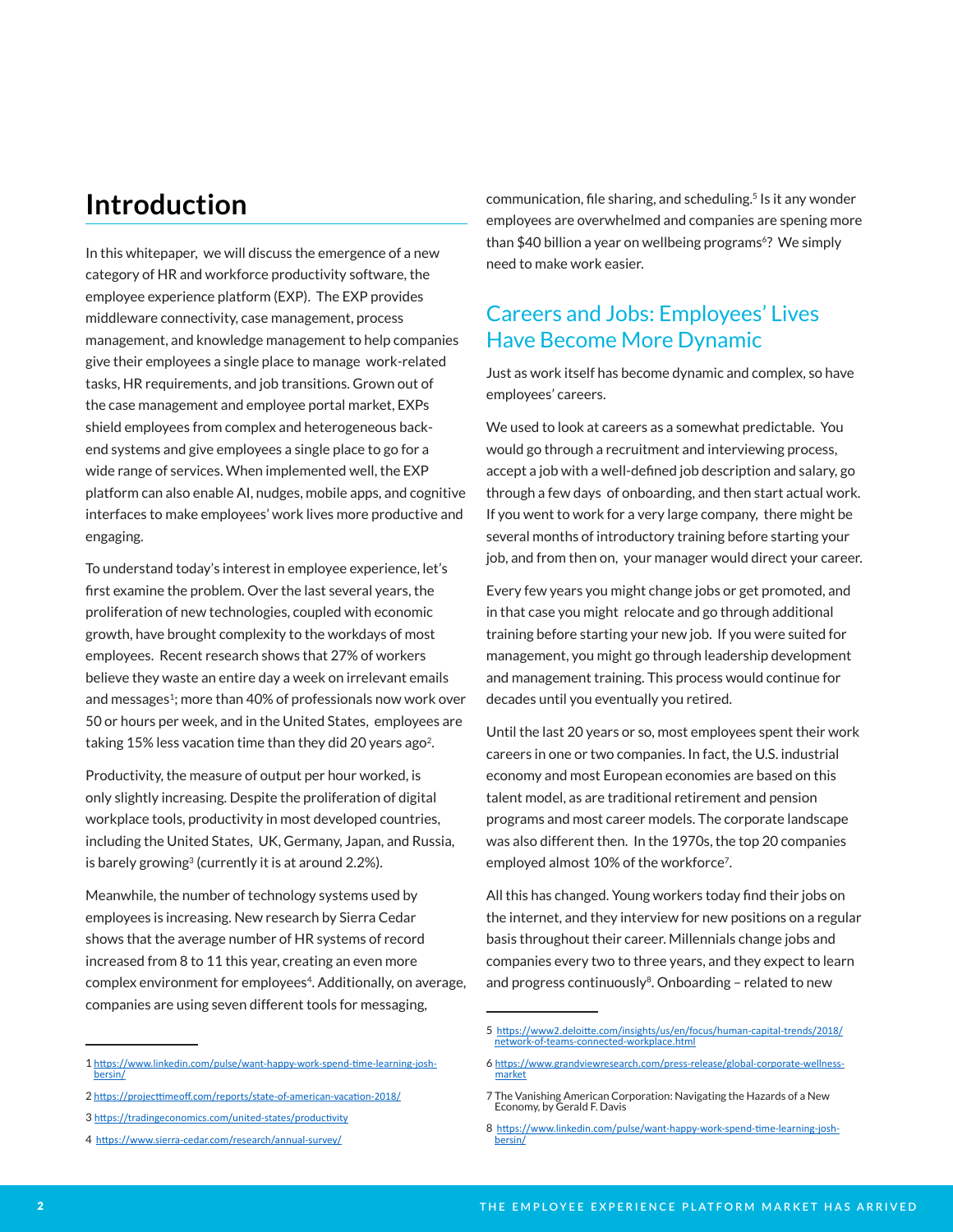

Figure 1 Employee Jourmey

technologies, company initiatives, or business transformations – can seem almost continuous. In the most sophisticated companies, new employee onboarding is now a multi-month journey, with different types of developmental experiences along the way.

Each employee embarks on a unique journey when she joins an organization. Employee journeys will have twists, turns, detours, and maybe even a few bumps, but they will all be full of moments that matter. These moments combine to define the employee experience for your organization.

When it comes to services and support, employees have critical needs at all times of day. Professionals who travel frequently need supporting travel services. Remote employees need new laptops, phones, and tablets, as well as support for these devices. Companies need to provide VPN and file storage systems, in addition to smart badges that have to be provisioned and maintained. In secure and regulatory environments, employees must clock in, maintain certifications, and stay current on process changes all the time. And when a company merges, upgrades a major system, or goes through a downturn, all these problems are magnified.

Employees really care about all these things. If you look at

how employees rate their employers on websites such as Glassdoor, Indeed, Fairygodboss, and Kununu, they regularly discuss culture, management, and the work environment as the most important factors at work. Pay is important too, but it's the employee experience that really matters. Whether it's something simple like fixing a paycheck discrepancy or an issue related to a complex program such as paternity leave, these moments that matter are opportunities to delight employees. When organizations succeed, employees become raving fans. When they fail, employees complain or post comments on social media.

## The State of HR and Workplace **Technology**

Companies are replacing older IT systems with integrated cloud platforms (more than 30% of companies now have cloudbased HCM systems<sup>9</sup>) with the hope that the new systems will make employees' lives better. And the pace of replacement is increasing. Not only are companies replacing in-house HCM systems with platforms such as Workday, Oracle HCM, and SuccessFactors, they are also replacing office productivity

<sup>9</sup> https://www.sierra-cedar.com/research/annual-survey/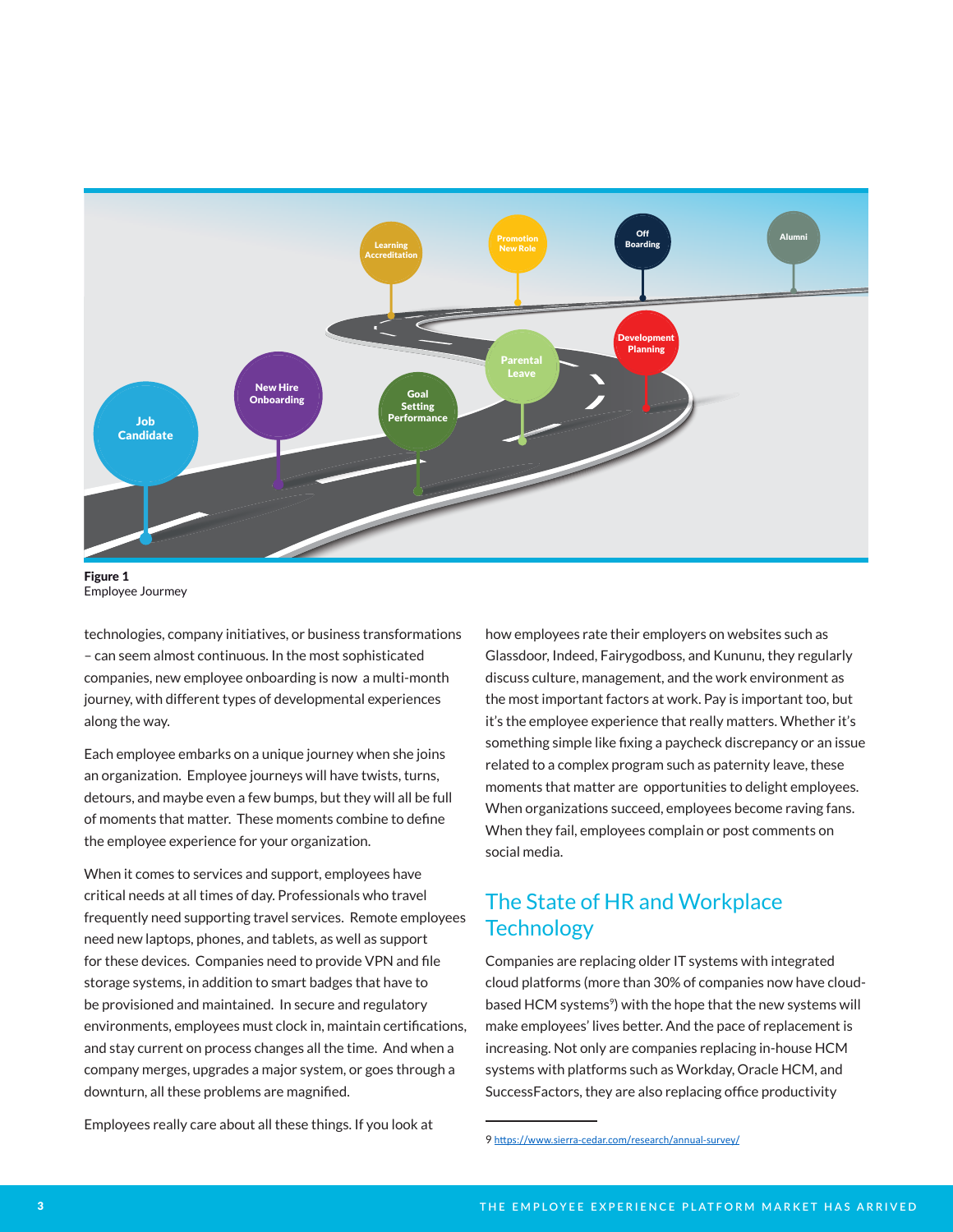systems too. Office 365, Microsoft Teams, Slack, Google G-Suite, and tools from Facebook, Cisco, and Atlassian are revolutionizing the workplace<sup>10</sup>.

In fact, I have never seen such a massive proliferation of technology hit the enterprise at once. I am tracking more than 1,400 vendors that sell new tools for recruitment, performance management, wellbeing, learning, employee surveying, and other HR applications. How can we use them all?

If you look at overall satisfaction with new cloud-based systems, it's not as high as you might imagine. The most recent Sierra-Cedar study found that only 17% of respondents believe their core HR system always meets company needs; the average user experience rating among more than 1,000 talent software companies is only 3.1 out of 5. While some vendors score higher than others, even the top performers are struggling to deliver a complete experience. (Sierra Cedar's research shows a 3% drop in user ratings over the last year.)

These satisfaction levels are not the result of poorly designed products. Rather, they are a reflection of an ever-expanding, ever-changing landscape in which no single vendor can do it all.<sup>11</sup> As AI becomes more mature and workplace software becomes more intelligent and predictive, new systems that provide employee nudges, wellbeing suggestions, training, coaching, and tips for time-management and expense management are exploding. Organizations find themselves with a continually expanding portfolio of applications while trying to figure out

10 https://www.geekwire.com/2018/new-word-processor-wars-fresh-cropproductivity-apps-trying-reinvent-workday/

11 https://joshbersin.com/hr-tech-disruptions-for-2019/

how to get them adopted and used by employees.

## From Service Delivery to Integrated Employee Experiences

We need to think about the employee experience the way we think about the consumer experience. Information must be available as needed, people are efficiently guided to the right systems and departments, and employees can get relevant help at any time.

Can a single platform help address these challenges? The employee experience platform (EXP) is the solution.

In many ways, this new product category represents the evolution of employee service delivery, which goes back to the 1970s when companies first realized they needed employeefacing systems for HR. The following chart shows the stages most companies go through to arrive at a modern, efficient, and relevant employee experience.

- **Level 1:** Companies rely on HR business partners or generalists to help employees with their needs. This works well for small companies. However, even with more specialized partner roles and additional personnel, this approach quickly becomes dysfunctional as companies grow and business becomes more complex.
- **Level 2:** Companies build specialized service centers. This phase, which is where most companies are today, involves centralizing employee services, creating specialist roles, and integrating the HR service center with IT, finance, and other functions. At level 2, companies buy an integrated

### **Automated Services**

**(voice, apps, AI, nudges, intelligent proactive solutions)**

**Self-Services Systems (portals, apps, case management, knowledge base, expertise mgt)**

**Managed Service and Service Delivery (integrated service delivery strategy, call centers, outsourced HR services)**

**Ad-Hoc Service or No Service (deliver as needed, random, business partner driven, difficult to manage)**

### Figure 2 The Evolution of the Employee Experience Market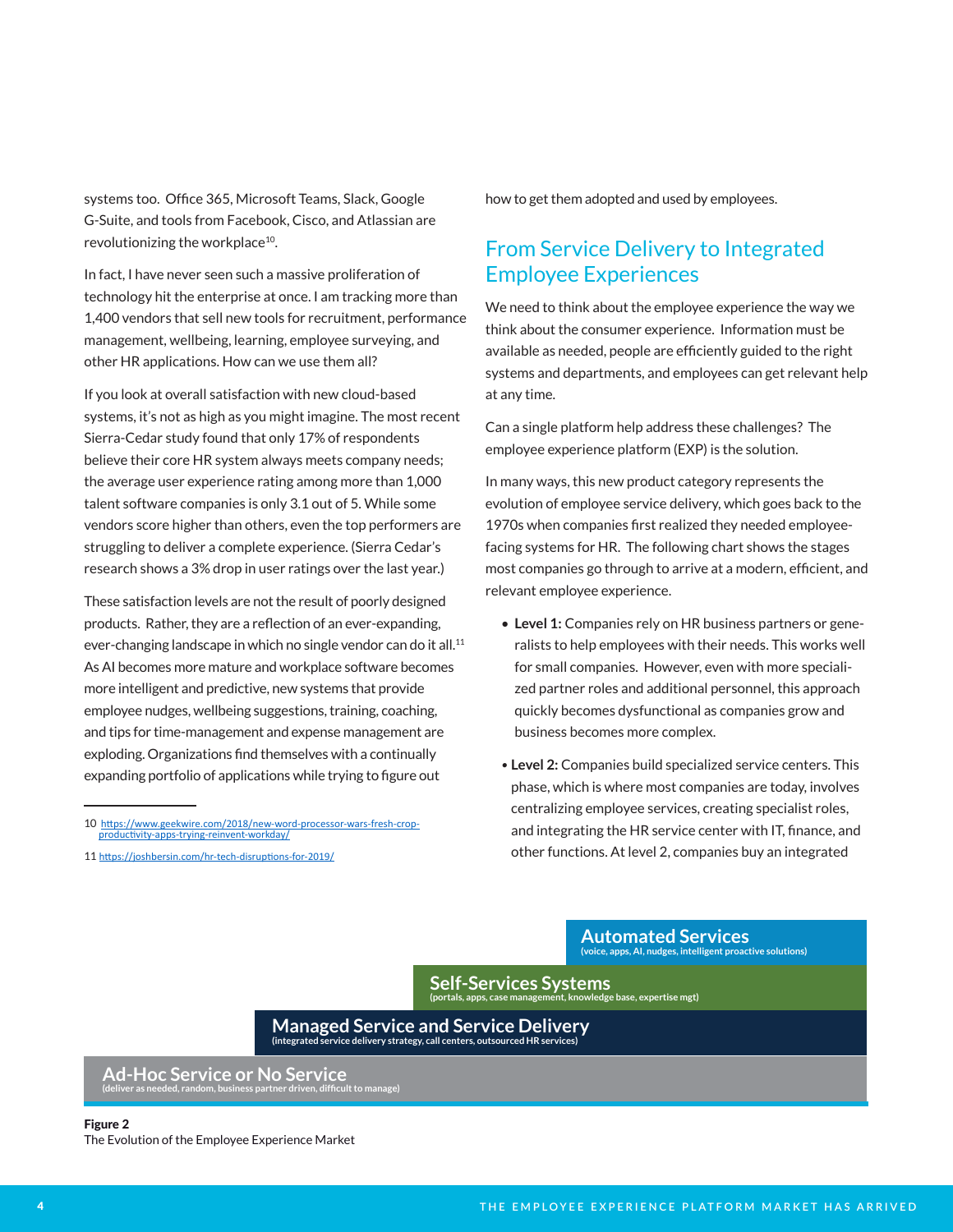case management system and provide case-level integration between different functional areas.

- **Level 3:** Companies invest in the employee self-service portal (or ESS), which is now often designed as a series of employee apps. Because of the continuous proliferation of tools and services, an ESS typically requires significant ongoing investment and maintenance, and often requires resources from IT, finance, employee communications, and other functions.
- **Level 4:** At this level, companies add intelligence, design thinking, proactive and predictive systems, and chat and voice to the platform to create a consumerized and efficient solution.

### Critical Capabilities of Employee Experience Platforms

Employee experience solutions go far beyond the traditional functions performed by HR.

When my laptop is broken, I may not know if IT or HR "owns" my problem. I just need my computer fixed as soon as possible. So today, a standalone HR self-service center is no longer limited to HR-related functions. It must operate in the context of all the employee services the company wants to provide.

In fact almost all employee journeys cross HR, IT, and other organizational areas. Therefore, we need a platform upon which to build cross-functional journeys. (This begs the question of whether the standalone functional service organizations should not also be more integrated. For a good discussion of this issue, I recommend reading McKinsey's discussion of the Global Services Business model<sup>12</sup>.)

For each employee need or journey, there is a myriad of systems behind the scenes. While many HRMS vendors believe that employees can use their systems as a single point of contact, in reality this is nearly impossible. There are simply too many back-office systems involved.

Given these issues, what should an EXP do? First, it must be intelligent, workflow-based, context-sensitive, and accessible from a workers' device of choice. It must also bridge the gap

between heterogenous systems, disparate functional service centers, and the ultimate employee needs. Other important criteria are as follows:

**Easy to use.** An EXP serves as a destination for employees -- a place to find answers, collaborate, and share information – as well as a set of tools to create and manage cases, direct queries to the right person or group, and develop insights over time. When an employee asks a question, it's highly likely that the question has been asked before and will be asked again, so the system must learn over time.

**Help build and manage different employee transitions and journeys.** A new employee has one set of needs; an employee who is relocating has others; an employee with a grievance has others. These journeys should be mapped into the system, so organizations can organize their support resources around the real needs employees will have.

**Track the progress of all employee interactions.** When an employee opens a case, he or she needs status updates. For instance, if an employee is participating in a threemonth onboarding or compliance process, the system must track his status. The solution should also manage employee documents. While most back-end systems manage information related to payroll, job level, location, and job title, there are cross-functional documents such as work agreements and compliance forms that may not be automated in back-end systems. The EXP should be able to manage such documents centrally.

**Accommodate many modes of access.** In the past, self-service systems were portals. Today they are being extended into virtual agents, apps, and both chat, voice, and conversational interfaces -- all available from a worker's mobile device. Over time, as the maturity model illustrates, service-delivery systems will be intelligent, predictive, and even provide "nudges" to help employees remember what to do at various times.

**Track and manage performance analytics.** Since an EXP may well manage and process hundreds of interactions a week, it can provide analytics to help managers identify urgent needs and problematic processes, as well as assess employee feedback. In some sense, this platform becomes a new place to measure employee engagement, since employees interact with it so frequently.

<sup>12</sup> https://www.mckinsey.com/business-functions/digital-mckinsey/our-insights/ does-the-global-business-services-model-still-matter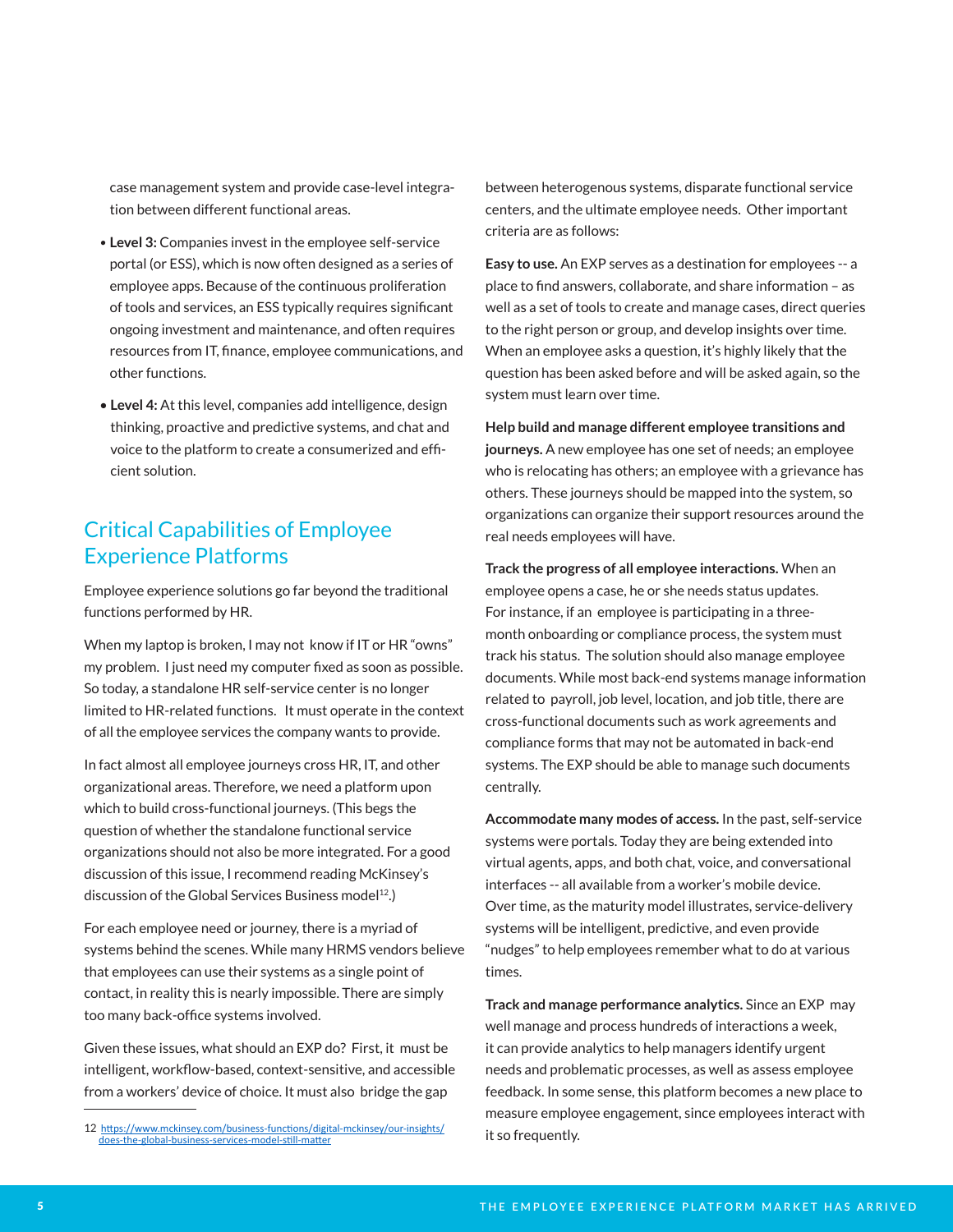# Dell Creates A Consumer-Like HR Experience for Employees During the EMC Acquisition



.When Dell announced its intent to purchase EMC, the company was already on a path to improve the employee experience when dealing with HR as part of a larger effort to modernize its corporate HR function. Dell had implemented online self-service for many HR-related tasks several years earlier, but the user interface could be difficult for employees to use, and the company's existing HRIS lacked the functionality needed to manage calls.

The pending acquisition of EMC posed new challenges to Dell's HR technology team, which had recently selected a new enterprise HRIS. When the acquisition was finalized, the new company – to be called Dell Technologies – would have approximately 140,000 employees working in 180 countries. Dell and EMC were operating on two different instances of a legacy HRIS and had a large portfolio of other workforcerelated applications with more than 400 integrations.

"At the time of the acquisition announcement, EMC was also considering moving to a new HRIS but not to the system we had selected. So, we had to go back to the drawing board to ensure our selection could scale to our needs post-acquisition," said HR Director Mairead Coughlan. "We also had to rescale our own vision to encompass all of the work needed to bring together two large workforces into a single employee experience."

While consolidating two organizations into a new enterprise HRIS would be a daunting challenge in and of itself, the Dell HR technology team decided early on it had to take the initiative even further. The selected HRIS lacked the consumerlike user experience the company was seeking, as well as advanced functionality for case management and knowledge management.

When Dell began work with ServiceNow in January 2017, it was with the understanding that the company would roll out the new HRIS as well as an employee portal (My HR), and case and knowledge management, powered by ServiceNow by that October. The "big bang" rollout would take place over a weekend – the legacy Dell and EMC HRIS systems would be turned off on Friday and the new solution would be up and running and available to all employees the following Monday. The launch date was immovable.

We relied on design thinking to help us design the My HR portal, which we wanted to build from an employee's perspective. We envisioned it as a 'front door' to HR information, which would clearly direct employees to the information and services needed in the moment.

Mairead Coughlan HR Director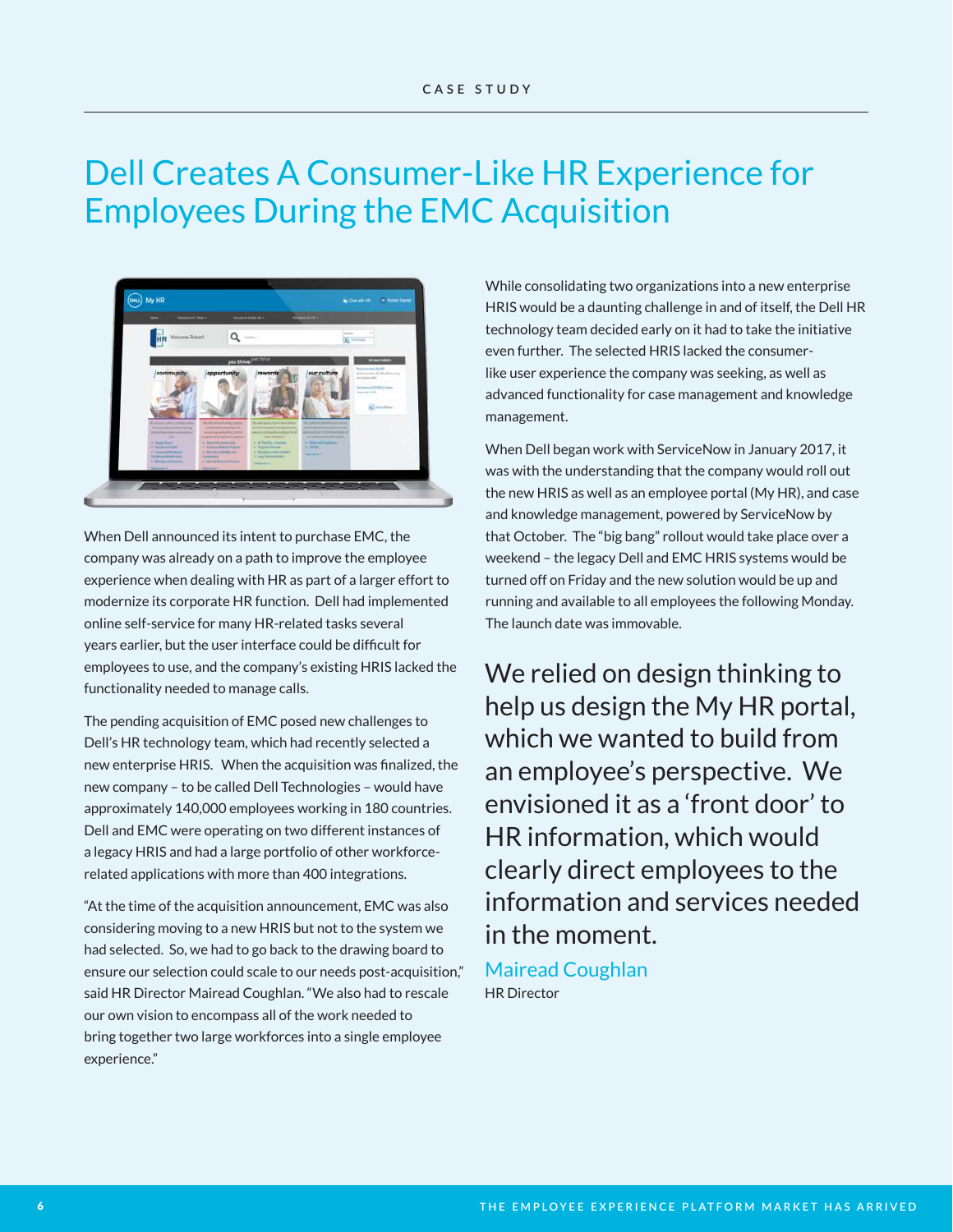# Employee Experience Platform: An Essential Component of HR and IT Systems Plans

For many years companies considered the core HRMS as the foundation of HR technology. These systems of record were considered to be foundational, and companies spent the bulk of their HR-IT budgets on these software platforms.

This is no longer the reality. Many companies now have multiple payroll and HCM systems. More than 70% of companies have legacy systems and multiple cloud HCM platforms<sup>13</sup>. Acquisitions, local country legislation and payroll practices, and the proliferation of new talent applications create even more technology complexity. And the number of employee-facing systems keeps increasing.

 Just as Amazon.com, Google, and Facebook deliver a single, integrated, productive experience to consumers, we need a similar "user-centric" architecture for employees as well. Nobody really knows how many heterogenous back-end systems power Amazon or any other consumer platform. Likewise employees should not need to understand which

13 Sierra Cedar

back-end systems they need to use either.

Many companies acquire Workday, SuccessFactors, Oracle HCM, or other cloud HR system with the goal of creating an integrated employee experience. What they find only a year or less after implementation is that while this new platform may be more integrated, they still need standalone systems for time and scheduling, benefits, learning, and much more. New software tools are being created every year for wellbeing, coaching, benefits administration, and payroll.

The employee experience platform solves this spectrum of applications, while at the same time making the employee experience easier, more complete, and more productive.

Consider the architecture diagram. ERP and other other specialized vendors typically provide the functions in blue. However, there is no way all of these functions can be provided by a single application. Therefore, we need the red layer of software to mask the complexity of the back-end systems and create a service-oriented interface that employees find easy to use. This is the EXP, and it needs to be included in every organization's technology plan.



#### Figure 3 HR Technology Architecture: 2019 and Beyond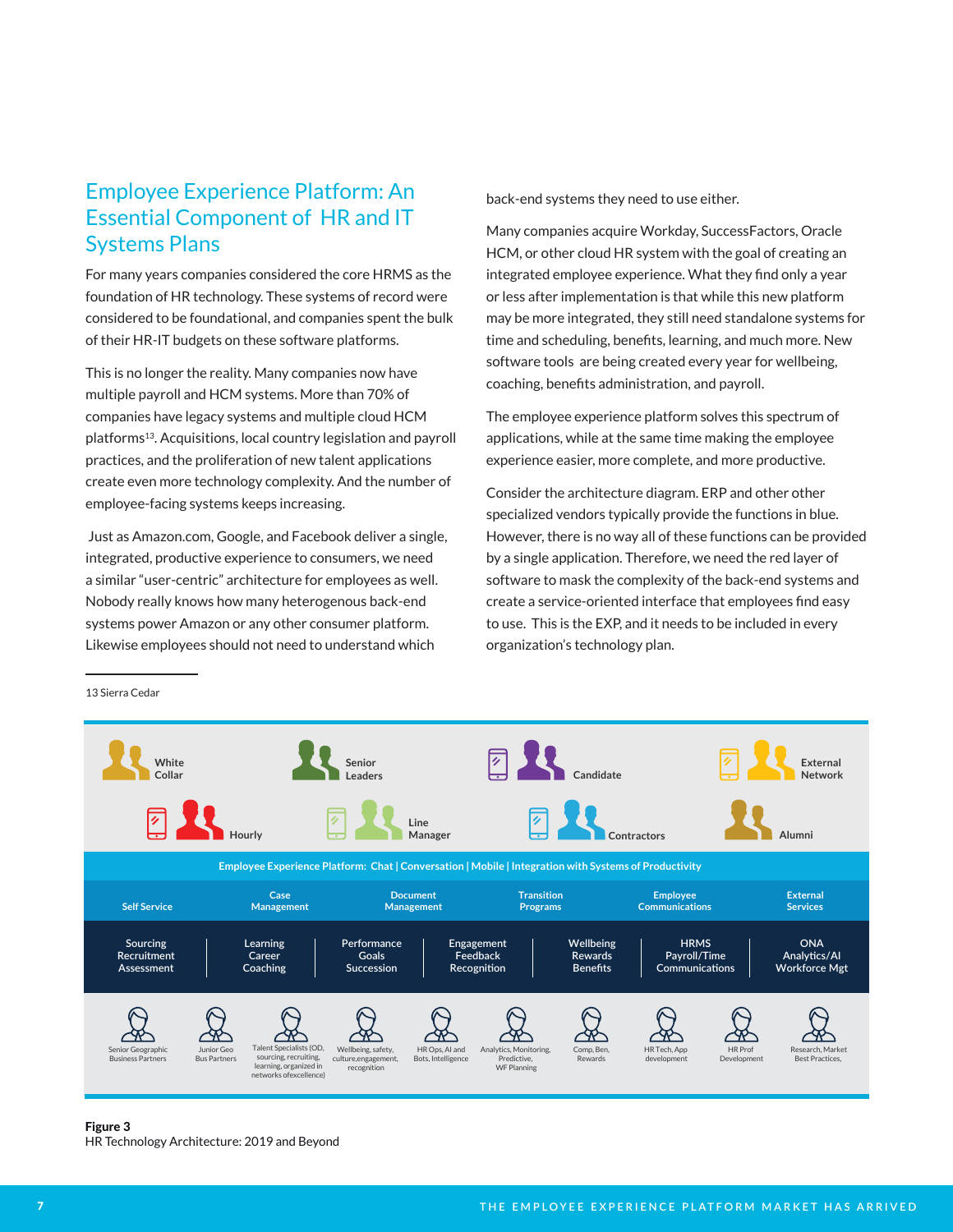### Summary: The Employee Experience Platform Is Here to Stay

In the world of enterprise software, it's unusual for a new category to emerge. But with the expansion of corporate technology, the need for employees to be more productive, and our expectations for consumer-like experiences, the employee experience platform market and vendors like ServiceNow are here to stay. Regardless of your current infrastructure plans, I believe almost every company needs to consider an employee experience platform in their HR and IT systems strategies.

### **Key Drivers**

- Work has become more complex, as people change roles and jobs more frequently than ever.
- Employees are overwhelmed and looking for a simplified, consumer-like experience at work.
- The IT business environment has become more heterogeneous and consists of large cloud and many best-of-breed systems.
- HR departments have organized themselves into service delivery teams, but need tools to manage the flood of employee interactions.
- Employees want help with transitions and journeys throughout their careers.
- CHROs and CEOs want to give employees new and better benefits and services with innovative new programs on a regular basis.
- AI, big data, and cognitive systems can learn and predict what employees need and deliver an even more useful and enjoyable way to provide service.

### **Benefits of the EXP**

- As cloud systems grow in popularity, companies are creating more heterogeneous systems architectures. The EXP is a single place to design, manage, and measure all employee interactions across the company.
- Employee transitions and service demands are complex, voluminous, and need to be managed in one place. The EXP provides IT and HR data, a centralized management plat-

form, tools to create automated workflows, and a unified experience for employees.

- The EXP enables organizations to deliver a next-generation employee experience by making employees feel as if their organization has an understanding of needs throughout the entire employee journey.
- Employees want a single place to find information and solve problems. The EXP eliminates the need for employees to learn how to use the ERP and other systems for service-related issues, thereby making employees more productive and engaged.
- Cross-system workflows and applications can be tremendously empowering for employees. By using the EXP to develop programs for strategic programs such as onboarding, performance management, and job transitions, the HR and IT department can work together to build best- -of-breed solutions for the company and dramatically increase departmental efficiencies.
- The EXP dramatically reduces the cost and time spent developing custom portals, integrating back-end systems, validating security, and measuring service interactions across multiple backend systems.
- The EXP enables internal HR and IT transformation to evolve without changing the employee experience, as companies build more integrated service organizations to meet employee needs.